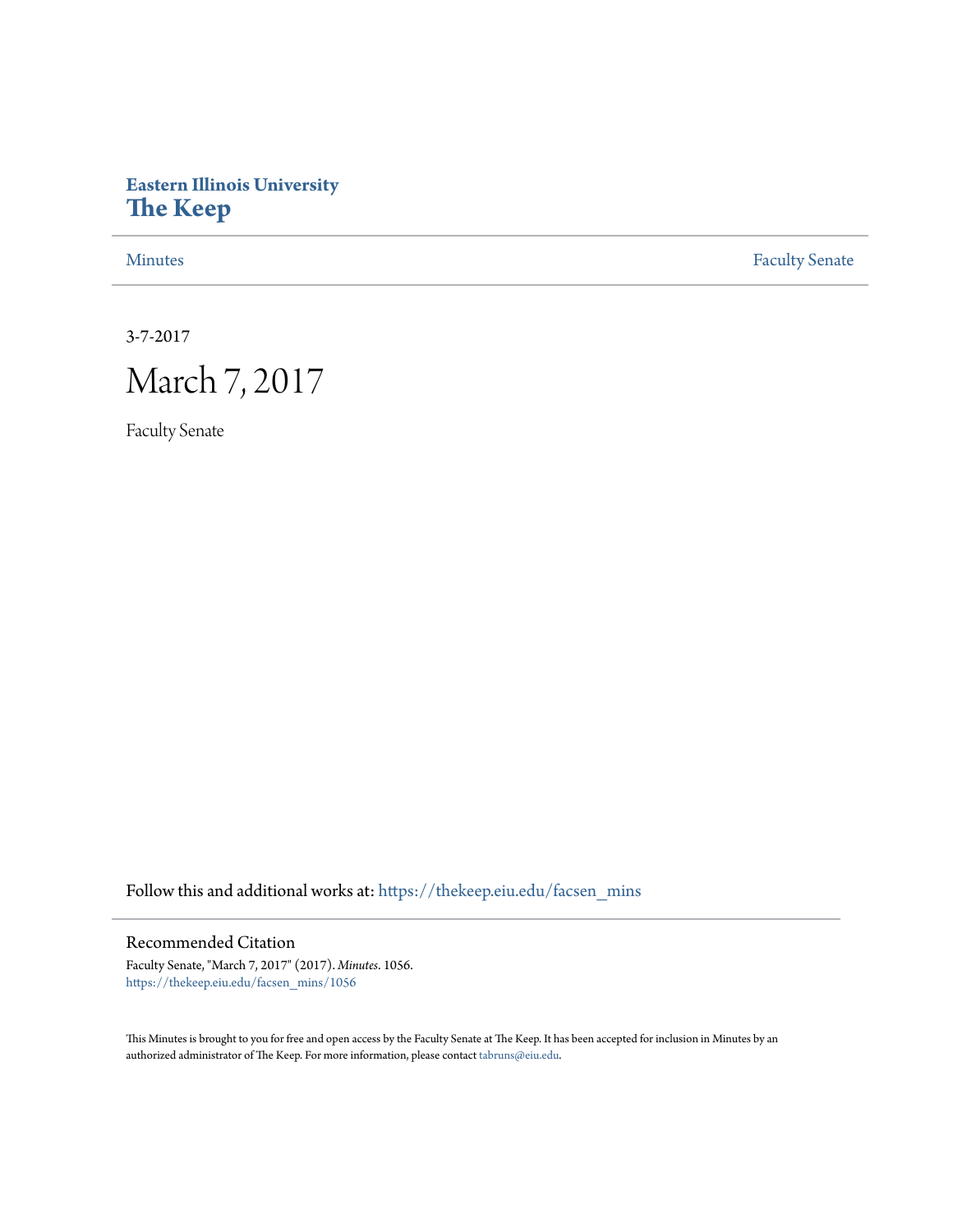EIU Faculty Senate Session Minutes March 7th, 2017, 2:00 – 3:50 PM Booth Library Conference Room

I. Attendance and Welcome 2:00 PM

- Welcome – Chair Robertson - Senators in Attendance – T. Abebe, T. Bruns, E. Corrigan, S. Eckert, S. Gosse, B. Hung, J. Oliver, J. Robertson, G. - Sterling, J. Stowell, CC. Wharram, B. Young, L. Young (VPAA) - Guests in Attendance – J. Blitz (UPI), J. Cross (AA), M. Izadi (LCBAS),

II. Approval of Minutes from Feb. 21st, 2017 2:00-2:05 PM Motion = Bruns

 $2<sup>nd</sup> = Young$  $Discussion = none$  $Vote = all except 1 abstraction (Abebe)$ 

## III. Committee Reports

1. Executive Committee 2:05-2:20

a. Update on Exec. Committee Meeting with President Glassman on March 2nd Robertson – Shared referendum results with President Glassman via email prior to the meeting. Initial

response was not very positive. Some 'spinning' of results in his favor did occur ('only 34% of faculty disapproved of the process'), possibly suggesting results were not strong enough to dissuade him from potentially recommending academic program cuts to the BOT. At the meeting this past week we discussed 1) campus morale, 2) possible 'stressed' relationship between staff and faculty – he is open to ideas regarding how to improve these two issues.

Stowell – also open to ideas related to 'morale' on campus

Robertson - We also discussed recommendation of work groups 1-6, including possible options for EIU athletics – including pros and cons of adding/dropping teams.

Robertson - Current indicators suggest that enrollment will be down again for Fall 2017. Have invited Director of Admissions and VP of Enrollment Management for April 4<sup>th</sup> Faculty Senate Session. Robertson – attended CUPB last Friday. Discussed items included Coles County Economic Impact Study, sent to you via email yesterday. Funded by non-EIU money. Will be published and shared soon. Bruns – who authored the study? It is not indicated on the document.

Hung – a coalition group authored the report, which includes the Charleston Chamber of Commerce. It is a well written document about the importance of EIU's economic role in the region. Probably was inspired by the information provided last year about this same time for the 'Fund EIU' rally. We assisted in converting the data into usable form and then it was integrated into the economic impact study. I am glad that this report will soon be public. However, we should be careful to not put 'all of our eggs' in this one report – we need to continue to stress the 'value' of higher education brought to this region of the state – whether or not EIU is actually 'making money' (profit). And don't forget the multiplier effect that EIU promotes in the region…

Robertson – a private donor funded the preparation of the report, no EIU money but some EIU 'time' was contributed to the report. A few highlights include impact of spending in this area, including a multiplier effect from the annual EIU budget. The state's \$40 million dollar investment in EIU is estimated to have produced \$70 million of economic impact in return each year.

Robertson - there is an effort to consolidate all events calendars (arts, athletics, library, etc) on campus into a 'master' events calendar – the goal is to be more effective and efficient at sharing the information to students and the community.

Robertson – a VP search for Development will commence in the near future. No outside consulting firm will be used. State law actually prohibits use of funds for external agencies for searches beyond President or Provost.

L. Young – what is the job description and duties for this position?

Sterling – primarily fundraising for EIU – formerly held by Bob Martin.

Robertson – distributes rough draft of proposal to reduce overall size of CUPB – will be discussed at next Faculty Senate meeting. Please send me feedback and ideas for this document. It represents a follow-up from last year's resolution to CUPB to consider a size reduction.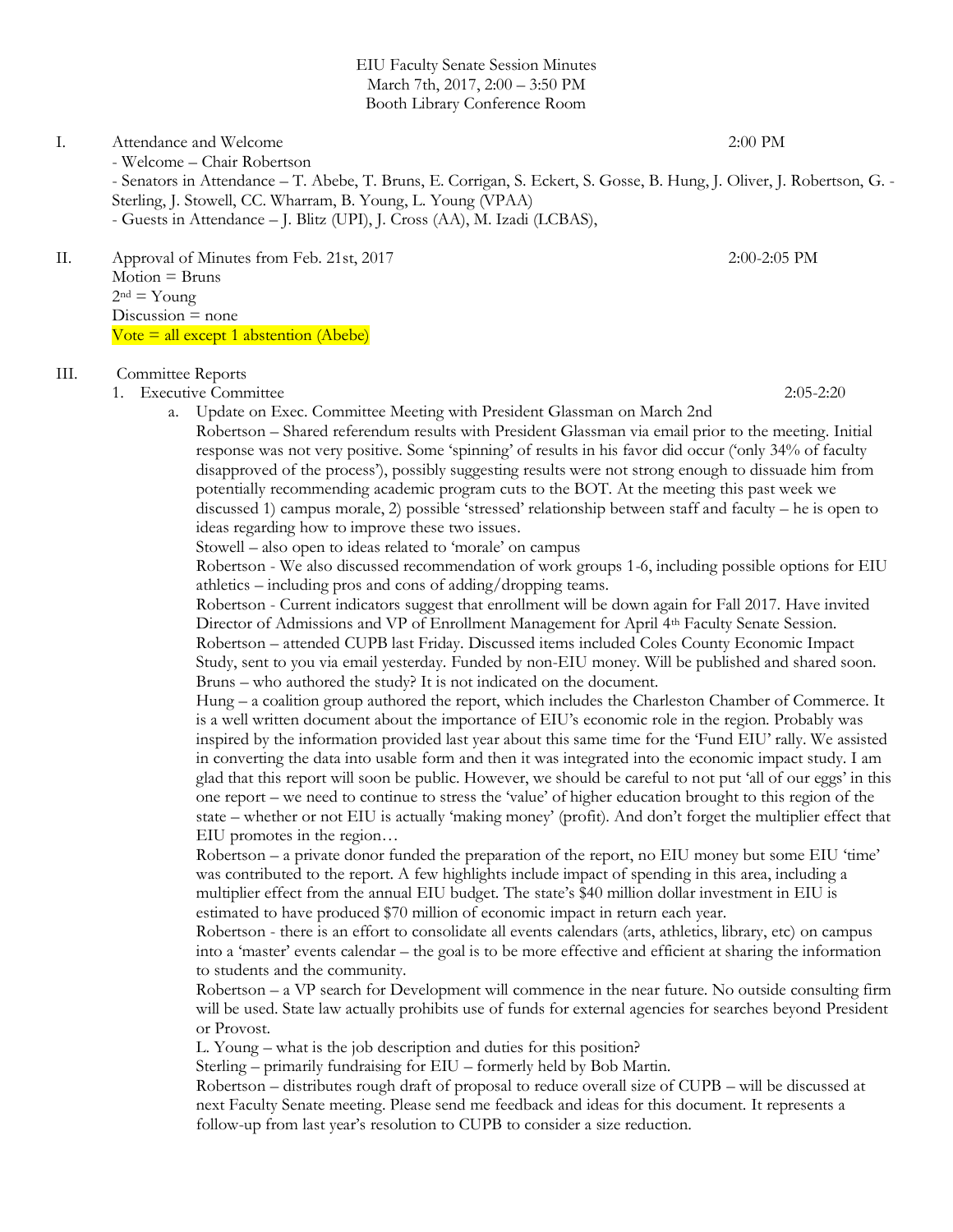- b. Update on Provost Search two full days of airport interviews with candidates coming up, followed by on-campus interviews with finalists.
- c. Provost's Report: Provost Blair M. Lord

B. Lord – (Jeff Cross substituting) – search for interim Dean of the Library and internal search for an interim Dean of CEPS are underway. D. Jackman announced her retirement at the end of this academic year. Also – over the years there have been plenty of studies that show/indicate that investment in higher education pays dividends in multiple times over. We often rely on the literature too little in the political process, whether or not they are actually listening to us.

2. Elections Committee 2:20-2:40

a. Update on Spring Elections Stowell – an extension announcement was sent out for more candidates. We have received a few more candidate applications. Quite a few uncontested positions still exist. Thursday at 4 pm is the deadline. I am preparing the election for ITS. Will be held during the week after Spring Break until the following Monday, March 27<sup>th</sup>

Gosse – where can I find qualifications for each position?

Hung – it was sent out with the call for candidates

Gosse – are there any committees that we cannot serve on simultaneously?

Stowell – yes, names a few – this stipulation is listed in our Faculty Senate bylaws, and Faculty Senate are all 'at-large' positions.

Oliver – list of qualifications for each position are also listed on the Faculty Senate website

- 3. Nominations Committee no report
- 4. Faculty-Student Relations Committee no report L. Young – hoping to hear from Senator Waller in the near future on this.
- 5. Faculty-Staff Relations Committee

Corrigan – will attend next Staff Senate meeting tomorrow. Will more actively liaise with Staff Senate.

Hung – what would that look like? (more actively liaising)?

Corrigan – possibly a meeting with representatives from all involved committees (3 senates).

Hung – what would a more active relationship look like between the 3 senates? More meetings not wanted, but maybe needed – Student Senate, Staff Senate, and Faculty Senate liaising together.

L. Young – what is Staff senate?

Corrigan – governing body for different types of staff on campus – different groups of workers across campus Bruns – is there a liaison from staff senate to student senate?

Corrigan – no, but there is an effort to reciprocate but this year there seems to be a lack of interest or time or schedule flexibility.

Wharram – do we have a diagnostic on why there is a 'stress' (problem) between staff and faculty?

Robertson – most likely originating from the CUPB proposal that I authored? Mentions previous strategic planning a few years ago when CUPB was unable to clarify the mission of EIU = somewhat dysfunctional. And my CUPB proposal to reduce size may have re-ignited negative feelings. Add in the disinvestment in higher education in the state resulting in significant lay-offs of EIU staff. But faculty have also suffered during this situation.

Stowell – also add in the faculty raise while staff did not receive a raise.

Abebe – maybe this 'stress' is also a consequence of administrator turnover? In addition, the former president undervalued contributions of the faculty in a comment made at a CUPB meeting, while at the same time, maybe inaccurately overvaluing the contributions of everyone else – possibly igniting the issue.

Hung – in the spirit of coalition building, it pays no dividend to have negative feelings between governing bodies of faculty, staff, and students. Maybe we should formulate a more concrete initiative that can be discussed at our next meeting? The Faculty-Staff Relations subcommittee should probably meet to discuss options.

Corrigan – were their specific ideas mentioned during your meeting with the President?

Robertson – a picnic to say 'thank you' or removal/withdrawal of my CUPB proposal

Corrigan – recounts a previous unifying event hosted by the Staff Senate

Sterling – in the past Staff senate has invited Faculty Senate to match funds to pay for a shared picnic event. As former chair of the Faculty Senate, I always had to decline because we have no budget-no money.

Corrigan – it really does come down to the money. Staff are traditionally underpaid on campus.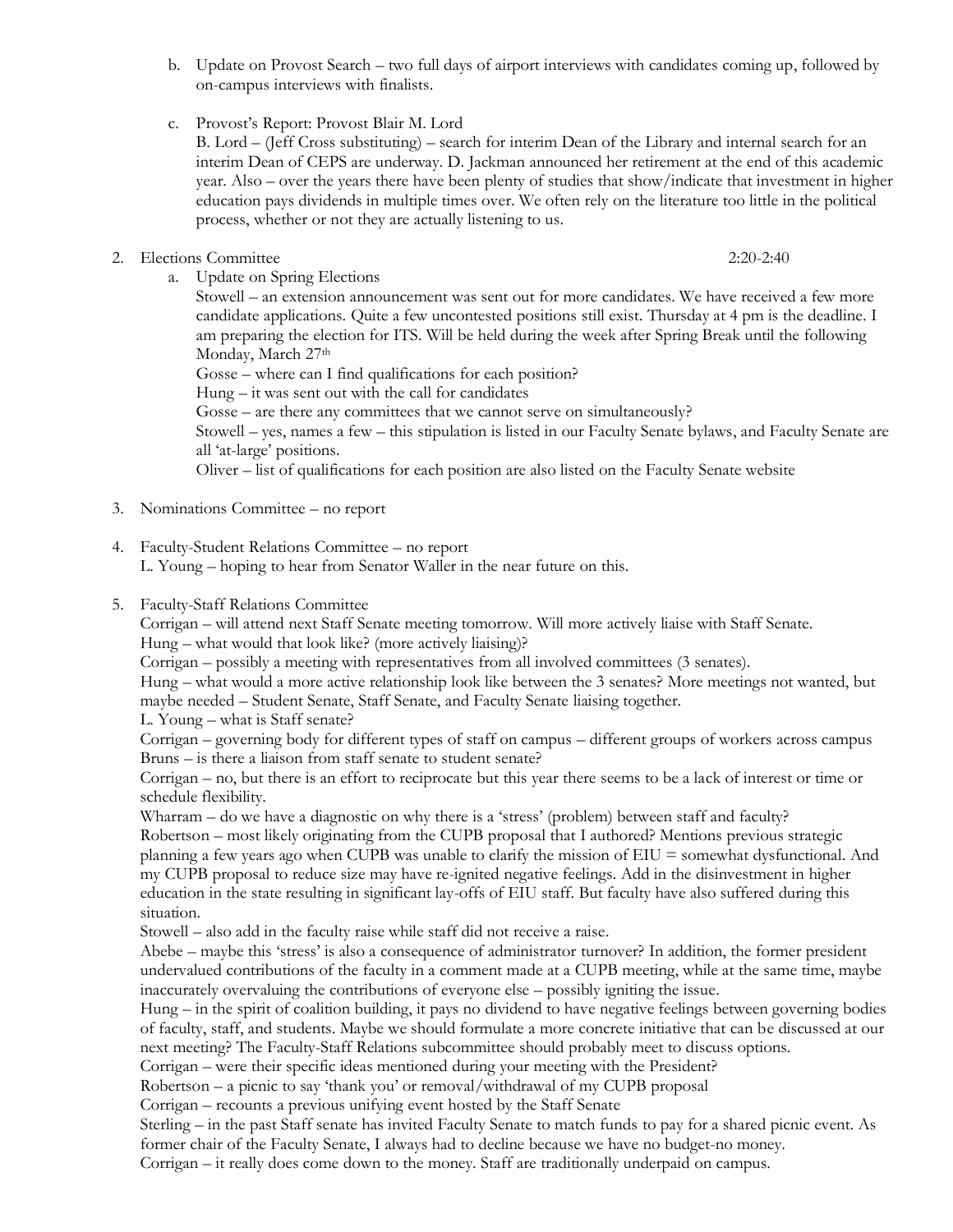Hung – this kind of tension will always exist on this campus – we need to effectively act on it proactively and implement ideas that will help manage and reduce the tension and host sessions that promote dialogue between the groups. Let's not wait – let's approach the Staff Senate proactively to attempt to lessen the tension. Let's try to help our staff colleagues.

Young – what if we recommend to the administration that the Chair of the staff senate attend our meetings? We could also host a social event with Staff senate – funded by Deans of the colleges. Deans have the money. Abebe – that's a good idea

- 6. Awards Committee
	- a. Distinguished Faculty Award Update

Robertson – reads statement from Hugo regarding proposed recipient of 2017 DFA. – Linda Ghent.  $Motion - Abebe, seconded = Eckert, Vote = unanimous$ 

- 7. Faculty Forum Committee Bruns – no report – no contact with Mark Cuban
- 8. Budget Transparency Committee Sterling – no report
- 9. Ad hoc Committee on Extracurricular Athletics Wharram – no report
- 10. Ad hoc Committee for the Review Workgroup 7 Recommendations 2:40-3:20

a. Discussion of Forthcoming Response to President Glassman Robertson – I emailed you the document from the subcommittee. Feedback from you on the message?

Tone? Arch of the document? Stowell – under section on Career and Technological Education (CTE) – a little bit confused - isn't this an education program that preps students for education positions in HS? Is that where the data comes from to support this program? Not clear on this.

Wharram – this was Senator Hugo's section (not in attendance). This is information that CTE staff provided us for this response.

Eckert – the data may not be directly linked but was probably included to point to the types of jobs gained that the skill set can help a candidate acquire.

Wharram – I will follow up with Senator Hugo on this question in case edits/changes are needed. Hung – comment on Africana Studies section – there was an earlier reference to possible restricting and/or consolidation of the program into a 'Minority Studies' program?

Wharram – true – internal initiative – being discussed right now.

Hung – initiated by program itself? Or imposed by administration? what is the dynamic of that process? Wharram – faculty and CAH – internal faculty are attempting to work out some details to this. The Vitalization task force prompted the faculty to re-think some of these possible transformations. From what I understand, this is a 'work in progress' that should be resolved this semester by African-Studies. Hung – In the document I like how you discussing budgetary considerations but separately from discussing the 'value' of the programs. Within the body of that section, are there any accounting inconsistencies, similar to Philosophy, on the P&L sheets for Africana-Studies and CTE programs? Sterling – harder to determine for a program like CTE because it is not a stand-alone academic program. Wharram – true, there is not a separate data sheet for CTE – not a separate P&L sheet. They had a high graduation rate, but then experienced a 'dip' due to a few external issues that they are trying to sort out. The conclusion is that it would be premature to drop this program until they sort out the external issues. Hung – should we add language in the document that points out how CTE is not a stand-alone program and therefore dropping it won't necessarily save \$?

Abebe – I commend the subcommittee's work – they evaluated programs as they were but also as they 'should be', whereas work group #7 evaluated programs as they were. A robust and useful analysis, but maybe 'too careful' in wording. I disagree with paragraph #1 – we don't need to be apologetic in this document. The institution works when everybody does their job. Let's not avoid stating the obvious. The faculty has told us that the process was wrong and we have communicated that to the president, several times. Suggesting anything different would be inaccurate and a disservice to the faculty. The endeavor of vitalization was ok, but not the process. That is why the subcommittee was initiated. We need to avoid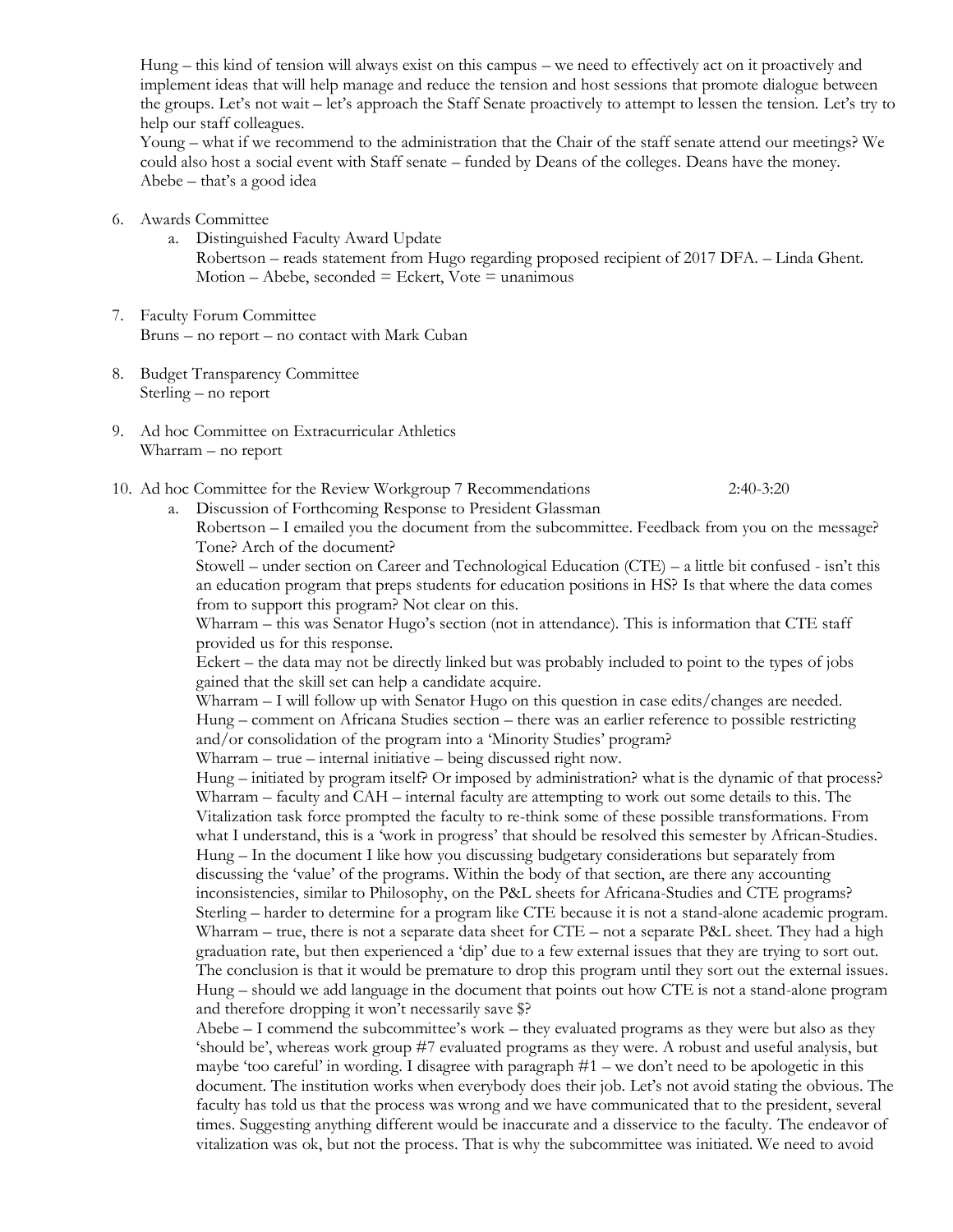being apologetic. We need to state things the way they are. Therefore, I have proposed edits to the author – mentions a few suggested edits.

Gosse – with respect, my concern is placing moral judgments on someone else's process. I don't like to tag 'good' or 'bad' on a process that we did not initiate. So now we are condemning the process? We don't like the report of work group #7, but it was never our process. I hesitate to do this – it may create additional barriers on campus.

Hung – We already have laid out the concerns about the process with the referendum vote and companion document. With this subcommittee's report, maybe we can reference the earlier statement and voting result in the document in order to avoid being too antagonistic.

Wharram – I am considering editorial suggestions from senators, but I am hoping that this document does not restate what has already been stated, as well as contradict what we have already stated. Hung – maybe a slight reference to previous faculty comments and referendum vote about the process,

and then move on to specific points desired to be made in the document.

Robertson – I think Pres. Glassman is well aware of our position on Vitalization, it does not need to be repeated in this document.

Abebe – so what is it that we get in return? this document will be filed, and future presidents and provosts will refer to for future initiatives that they implement. From a strategic point of view, we need to author documents that are official statements that uphold the values of the institution, but not documents that are not absolutely true, or we may lose credibility. This is a critically important document. Young – reads the first sentence of the conclusion paragraph – I did not write this sentence but I wish I had – this is the right tone and right attitude.

Abebe – refers to the same paragraph….what are the reasons? What did we learn? Be specific? We need to uphold the value of the Senate through the statements that we author.

Young – I think the reasons are well represented in the document, the real values of a liberal arts education at this institution.

Stowell – I think we have an obligation to submit a document that reflects the majority opinion of our group. There were divergent opinions. This is a well written document. But there are larger questions – why are we in this mess to begin with? Not our fault. With funding  $=$  everyone happy. No funding has forced us to reflect on what we have to offer students? Preparing them towards viable careers? To be informed citizens from a quality liberal arts education? There was going to be predictable push-back from any process of this kind initiated on campus. This is reactionary, it is normal. But within the constraints given, maybe we should be thinking of reallocation of limited resources, like a faculty line, into a highdemand, growing field. Maybe we should be thinking about reallocation, preferably without elimination. Let's think with a larger perspective – two workgroups focused on our future that are still working on solutions – mentioned engineering program at SIUE (significant  $\#$  of students that do not attend U of I) – what if EIU provided a comparable program?

Hung  $-$  a few responses  $-$  I agree that the lead-in paragraph needs some editing  $-$  needs to more accurately reflect what the Senate feels and faculty feels. In response to Senator Stowell – there are effective ways to eliminate or re-allocate than what has occurred here with this process. The result may still affect colleague livelihoods. But I still believe that our focus should be on the flaws in the process – lacked openness, consistent evaluation system, transparency, etc – specifically with program evaluation. Bruns – I thought our task here was to provide our analysis of work group 7 recommendations? If we came to a different conclusion than WG 7, we have to discuss concern about the process

Wharram – yes, and that is why I cited the literature. Cites researcher.  $P/Ls$  don't account for everything that an academic department provides. AT THE END OF THE DAY! – ha. Dropping these programs will not free up significant revenue to spend elsewhere. And we lose 'return on investment'.

Abebe – the 1<sup>st</sup> paragraph does not line up with the rest of this document, or previous statements that we have authored, etc. Don't talk to me about worrying about hurting other people's feelings (administrators) knowing what our faculty colleagues have experienced this year.

Robertson – reiterates that there may be other terms that can be used that can express the Senate's sentiments without being openly confrontational.

Hung – compliments subcommittee on their finished product. I appreciate the labor and time that it required.

Wharram – when looking at the research related to this process, a major barrier across the country is a lack of P&L transparency in processes like these – Candice Flatt provided us with valuable data Robertson – let's move towards a vote

Hung  $-2<sup>nd</sup>$  with proposed amendments  $-1$  would like the suggestions to be implemented Vote – unanimous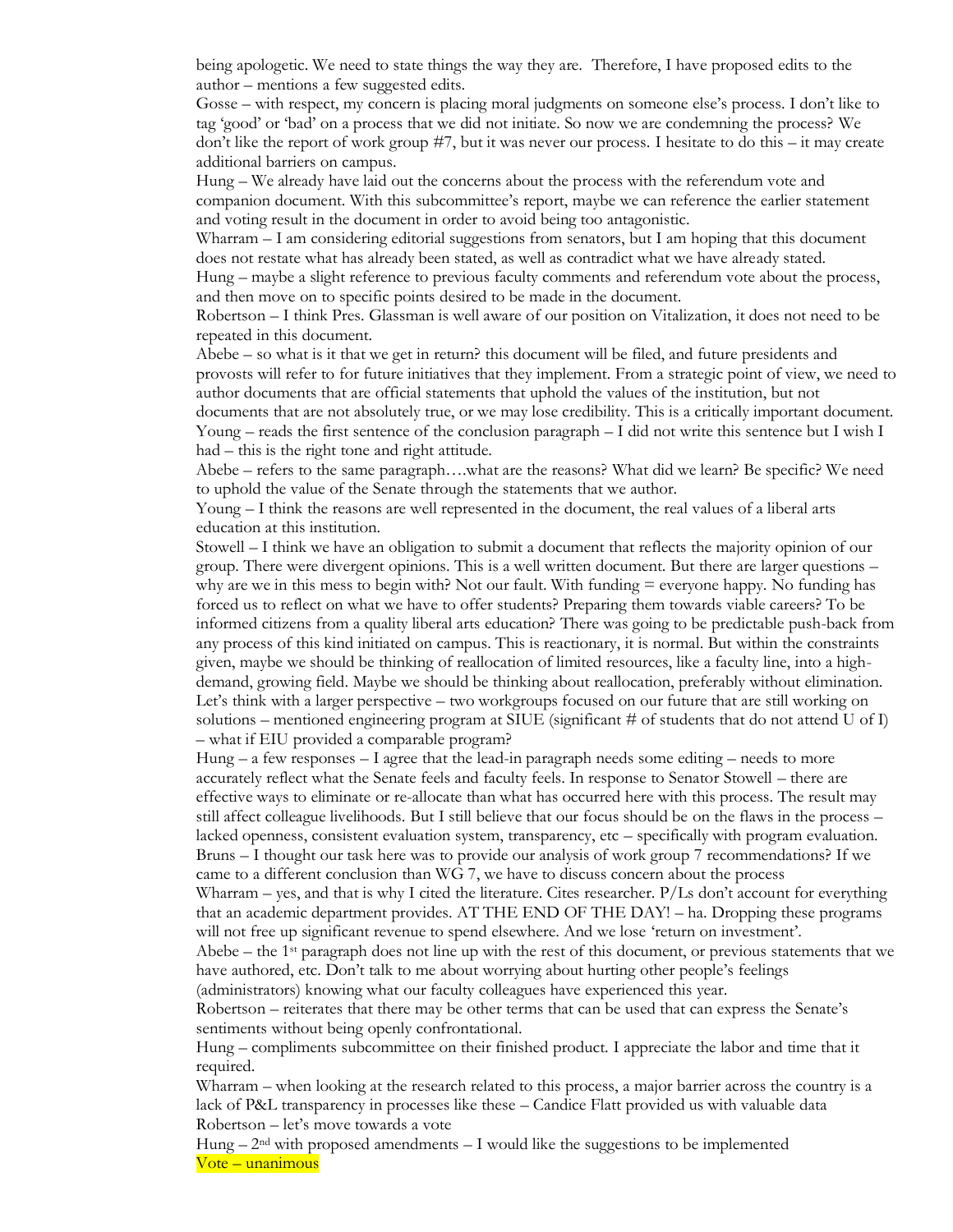## IV. Communications

- 1. Faculty Senate Minutes from February 21st, 2017
- 2. CAA Minutes from February 16th and 23rd, 2017
- V. Proposal for Membership Reduction in Faculty Senate 3:20-3:50 PM

1. Proposal – was submitted via email to senators

Robertson – documents were forwarded to you regarding proposed changes. Fewer faculty at EIU than in the past. Proposal requires bylaws revisions as well.

Hung – I agree with the idea to explore, with the ideal language included to allow us to grow in the future as the campus grows. Possibly with the ratio attached to a specific number of faculty (percentage)

Eckert – I completely disagree. We don't have a similar problem as CUPB.

Bruns – recounts experiences at the University of Wisconsin. We may lose divergent voices if we shrink membership. We have colleagues who don't serve on committees – we need their voices. Another side of this relates to work group 9 proposals, it may impact membership on committees.

Stowell – I provided data on faculty attrition. We have 74 elected positions – It is getting harder and harder to fill these positions. However, senates at other campuses are much larger and have specific representation – other important considerations in this process.

Corrigan – we are already the smallest senate in the state – if the concern is the 'toll' it takes on faculty, is senate where we want to reduce or should it be with other committees. If the proposal was implemented, what happens if there is attrition? How do we fill a vacancy?

Stowell – depends on how long the vacancy will be – if over 1 year we usually try to fill in a future election Abebe – I like the proposal. The only way I would support it is if CUPB agrees to comparable reduction (ha). I think the plan that you forward the proposal to CUPB is excellent and I support it.

Hung – are we voting today?

Robertson – if we move forward, we would need to hold an open meeting with faculty, then a vote from the entire faculty, then submit proposal to the President for approval or disapproval – same process last year for revised Faculty Senate constitution. I also proposed a revision to our bylaws to consolidate subcommittees to match a reduction in  $#$  of serving senators.

Gosse – can we table until Fall 2017? I don't think the timing is right. Is there some reason why it has to be now? Bruns – we should only reduce size if it would help us to be more efficient but still remain productive. This is also about rights and responsibilities of faculty.

Eckert – so a vote right now would mean immediate change during this election season? What is the urgency? Robertson – not sure if it is urgent

Eckert – maybe there are other options to explore first

Oliver – it's an issue that was brought up 1 year ago, but placed lower on the 'to-do' list due to more important issues – a lack of candidates is still an issue.

Stowell – maybe number of candidates next year will be more promising

Sterling – problem - some committees are contractual

Stowell – a few each year, but 74 positions to fill each election is the larger challenge

Bruns – when we eliminate positions, we reduce faculty input on key shared governance issues. Maybe we need to do more politicking?

Abebe – it's a good plan, but it feels like there are concerns about the timing.

Hung – motion to table this for the fall agenda

Abebe – second

Vote – unanimous

Robertson – perhaps in the Fall when we re-visit this, maybe we need to identify seats by college (or department?) on Senate?

Hung – maybe not by department – some departments of 2-3 faculty.

Hung – I would like to propose (motion) Faculty Senate endorsement of a satellite march in Charleston for the 'March for Science' on April 22nd. There will be a march in Washington D.C., and this will be a local compliment event. The goal is a march on every continent in support of science, in reaction to recent federal government decisions. Supported by Coles for Science. Would include a 'march' at Lake Charleston in support for science, along with an afternoon of hands on activities related to science. Will be advertised across the county. Also falls on Earth Day. Programming and scheduling is being finalized. I ask for Faculty Senate to endorse this event. Abebe and Bruns – provides supportive comments